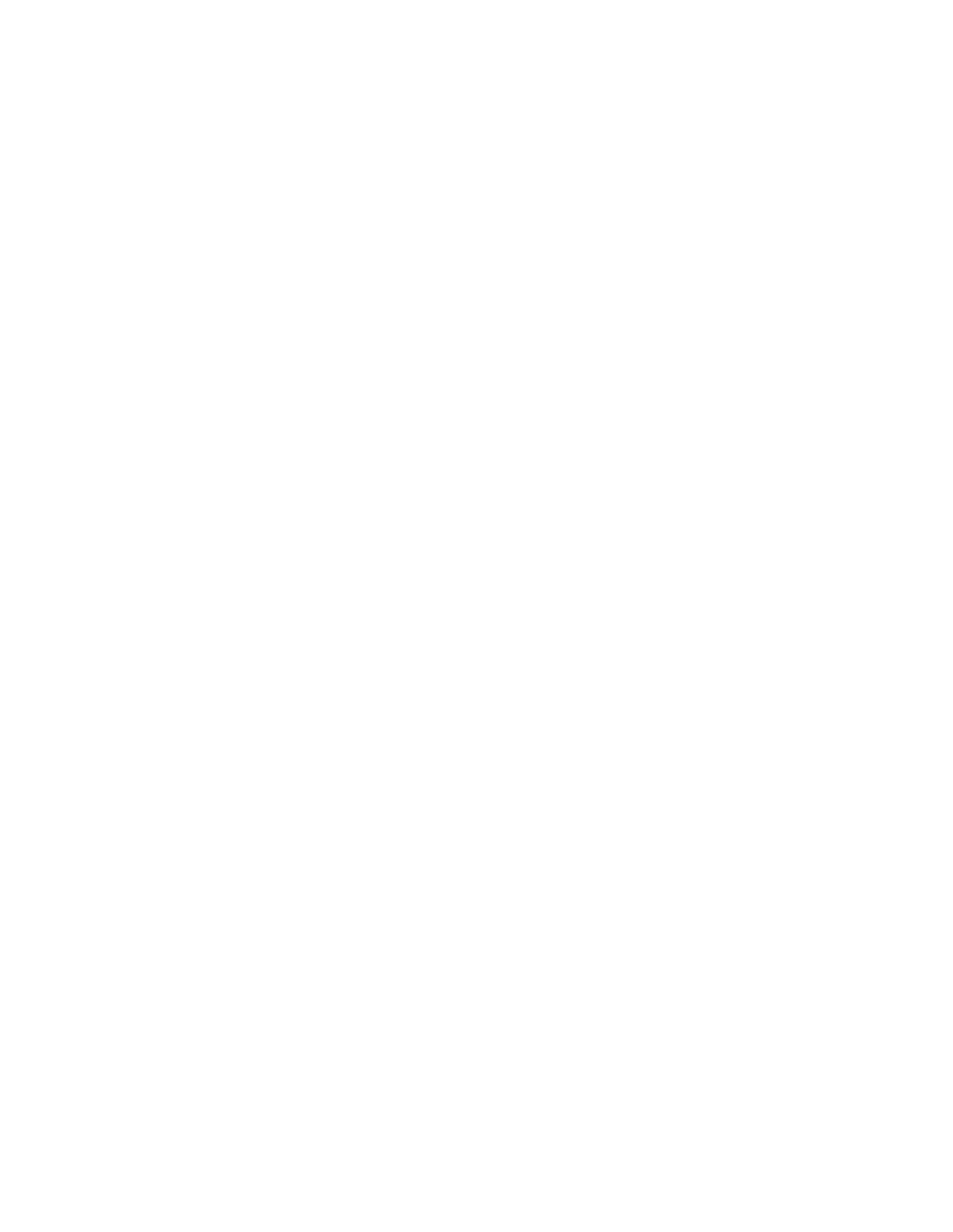## **MEGHALAYA STATE ELECTRICITY REGULATORY COMMISSION**

**1st Floor (Front Block Left Wing), New Administrative Building Lower Lachumiere, Shillong 793001**

## **East Khasi Hills District, Meghalaya**

## **In the matter of:**

Review of Truing up of Annual Revenue Requirement for FY 2013-14, Provisional True up of FY 2014-15 and Determination of Generation Tariff for FY 2016-17 for the Meghalaya Power Generation Corporation Limited (MePGCL) for old plants and Sonapani.

#### **AND**

#### **In the matter of:**

Meghalaya Power Generation Corporation Limited - **Petitioner** (Hereinafter referred to as MePGCL)

# **Coram WMS Pariat, IAS (Retd) Chairman**

## **Order**

## Date of Order : 30.03.2017

The MePGCL has filed the Petition on 30.05.2016 for Review of True up Orders for FY 2013-14 Provisional True up for FY 2014-15 and Revision of Generation Tariff for the FY 2016-17 issued on 30.03.2016.

The Petitioner MePGCL has sought revision for the following ARR Components.

## **I. True up for FY 2013-14**

**Return on Equity** 

**Petitioner's Submission**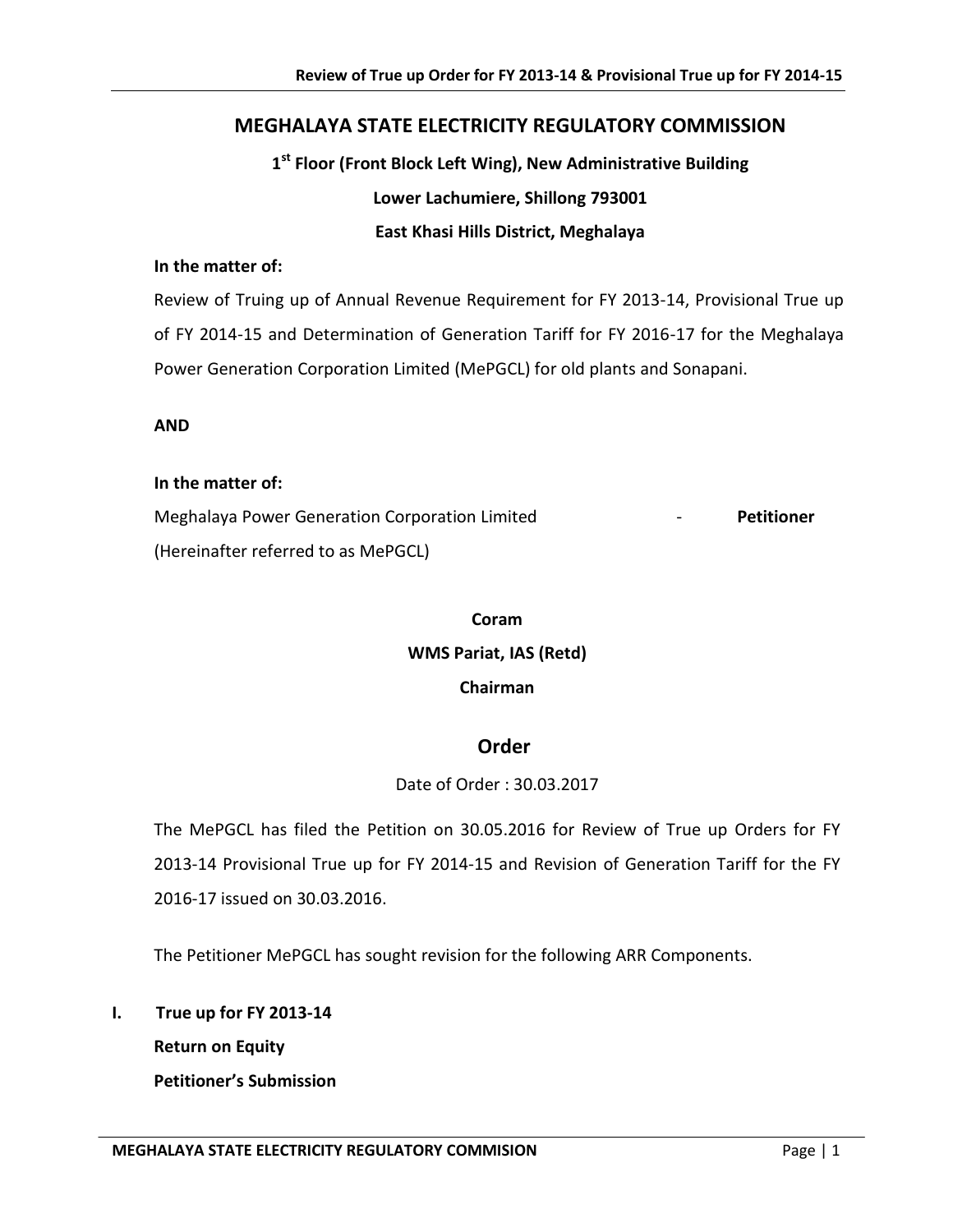In the tariff order of MePGCL for FY 2013-14, the Honorable Commission had approved an amount of Rs. 9.43 Crore as Return on equity for MePGCL projects (excluding MLHEP) whereas as per Audited Statement of Accounts for MePGCL for FY 2013-14, the average equity base has been considered as Rs. 680.41 Crore. Based on this, MePGCL has calculated return on Equity for FY 2013-14 as follows:

| <b>Particulars</b>                                          | <b>MePGCL</b><br><b>Actuals</b> |
|-------------------------------------------------------------|---------------------------------|
| Total Equity Amount including pending allotment (Rs. Crore) | 680.41                          |
| Return on Equity (%)                                        | 14%                             |
| <b>Return on Equity (Rs. Crore)</b>                         | 95.26                           |

**Table 1: Computation of Interest on Working Capital of MePGCL for FY 2013-14**

However, the Hon'ble Commission has not considered this actual equity quantum while computing RoE and, therefore, the petitioner humbly requests the Hon'ble Commission to kindly consider this and approve Rs. 95.26 Crore as Return on Equity for FY 2013-14 and allow an additional amount of Rs. 85.83 Crore in the AFC of MePGCL for FY 2013-14.

## **Commission's Analysis**

The Commission had considered the GFA at Rs. 286.49 Crore in the Tariff Order for FY 2013-14 and equity being 30% treated as Rs. 85.95 Crore and return on equity approved in the Tariff order at Rs. 9.43 Crore for FY 2013-14, on the equity capital held with MeSEB as on 01.04.2012. GOM has notified transfer of Assets and Liabilities and share capital vide  $4<sup>th</sup>$  amendment on 29.04.2015.

As per the Audited Statement of Accounts for FY 2013-14, subscribed and fully paid up equity is Rs. 5.00 Lakh (Note 2). As per note 3 of Audited Statement of Accounts equity capital pending allotment is Rs. 690.55 Crore which cannot be considered as the GFA of MePGCL was only Rs. 303.80 Crore excluding MLHEP capital cost. As already held in the Commission's Order dated 12.11.2015 for approval of capital cost of MLHEP, admissible RoE will be regulated after filing of additional data, required therein.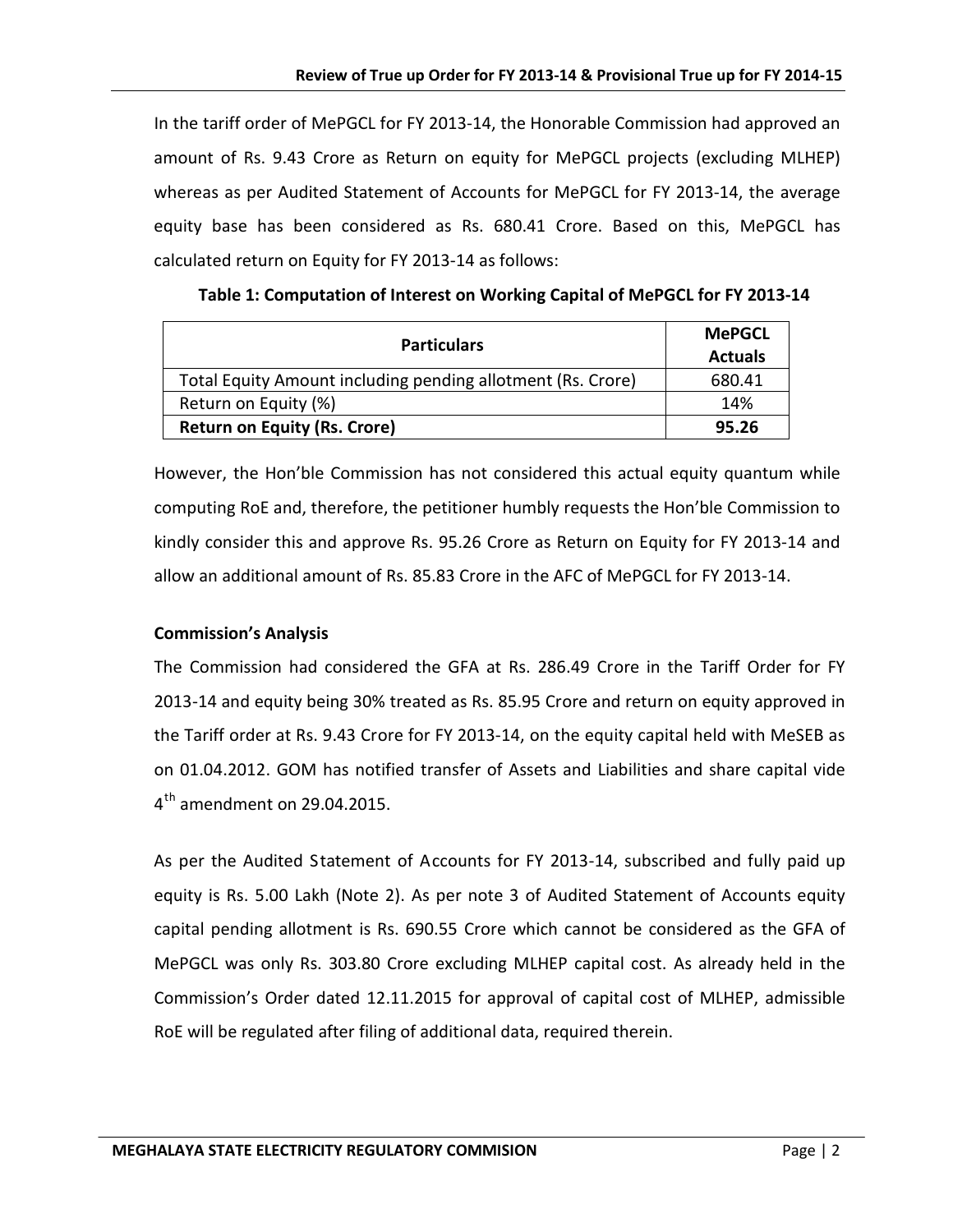The claim of equity capital by the licensee at Rs. 680.41 Crore does not commensurate with level of GFA of the licensee on 01.04.2013 (excluding MLHEP).

The Commission would like to refer to the APTEL judgement dated 17.12.2014 in Appeals No. 142 and 168 of 2013 between Mawana Sugars Ltd Vs PSERC and others, and the relevant paragraph is reproduced hereunder:

*"38. Admittedly, the Transfer Scheme as notified by the State Government is not under challenge. However, the State Commission is authorized to carry out a prudence check of the balance sheet. This Tribunal in the past has held that the State Commission is not bound to accept the figures as given in the audited balance sheet in to and can determine the return on equity and other expenses after prudence check. In this case, there was no induction of fresh funds and the equity as on the date of transfer has been increased from Rs. 2946.11 crores to Rs. 6687.26 crores. The increase as explained by PSPCL in their letter dated 26.2.2013 is on account of treating the consumer contribution and grants and subsidies towards the capital assets as standing in the audited accounts of the Electricity Board as equity. In our opinion, the State Commission should have allowed return on equity on the actual equity of Rs. 2946.11 crores to be apportioned to PSPCL and PSTCL."*

The Commission in the circumstances considers as per the Books of Accounts the equity capital shall be computed on the Gross Fixed Assets and additions during the year to be compliant with the requirement of Regulation, 51.

Accordingly, the Equity capital and return on Equity capital computed in the Table below:

| GFA as on 01.04.2013                       | Rs. 303.80 Crore       |
|--------------------------------------------|------------------------|
| Additions                                  |                        |
| Closing GFA as on 31.03.2014               | Rs. 303.80 Crore       |
| Debt Equity Ratio as per the Regulation 51 | 70:30                  |
| Debt                                       | Rs. 212.66 Crore       |
| <b>Equity Capital</b>                      | <b>Rs. 91.14 Crore</b> |
| Return on equity at 14%                    | <b>Rs. 12.76 Crore</b> |

## **Table 2: Equity and Return on Equity**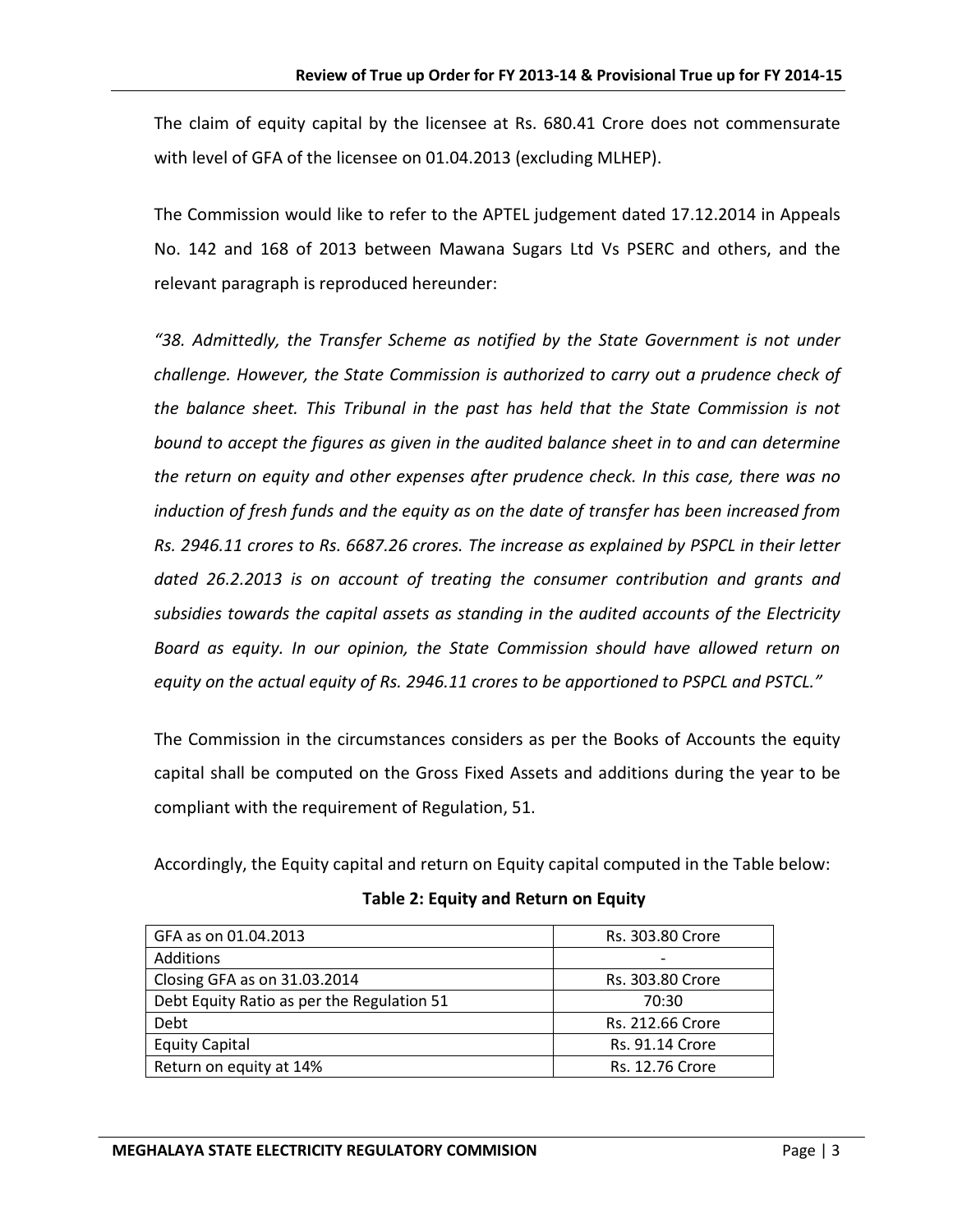#### **The Commission approves RoE at Rs. 12.76 Crore in the review for FY 2013-14.**

#### **Interest on working capital for FY 2013-14**

#### **Petitioner's Submission**

The Hon'ble Commission has computed the Interest on Working Capital on a normative basis to be Rs. 3.20 Crore after deducting the Interest on Working Capital for the Leshka project. However, as per the Petitioner's calculations, the Interest on Working Capital excluding that of Leshka project works out to be Rs. 3.51 Crore as shown below:

**Table 3: Computation of Interest on Working Capital of MePGCL for FY 2013-14**

| Sl. No. | <b>Particulars</b>                          | <b>Amount (Rs. Crore)</b> |
|---------|---------------------------------------------|---------------------------|
| A       | O&M Expenses for 12 months                  | 52.54                     |
| B       | O&M Expense for 1 month (A/12)              | 4.38                      |
| C       | Maintenance spares at 15% of O&M (15% of A) | 7.88                      |
| D       | Total approved AFC in the impugned order    | 69.16                     |
| E       | Two months' receivables of total AFC (D/6)  | 11.53                     |
| F       | Total Working Capital (B+C+E)               | 23.79                     |
| G       | SBI short term PLR as on 01 April 2013      | 14.75%                    |
| н       | <b>Interest on Working Capital</b>          | 3.51                      |

The petitioner humbly prays before the Honourable Commission to kindly review and approve Rs. 3.51 Crore as interest on working capital for FY 2013-14 and allow an additional amount of Rs. 0.31 Crores in the AFC of FY 2013-14.

## **Commission's Analysis**

The Commission had approved Rs.1.88 Crore towards working capital for FY 2013-14.

The Commission made it clear the implications of the Regulations that the true up exercise without the C&AG audit report shall be interim approval only subject to readjustment of revenue gap/surplus after filing of the petition along with C&AG reports. Similarly, without audited accounts for FY 2014-15, it should only be treated as Review of the ARR and the same shall be subject to corrections on filing of the audited accounts.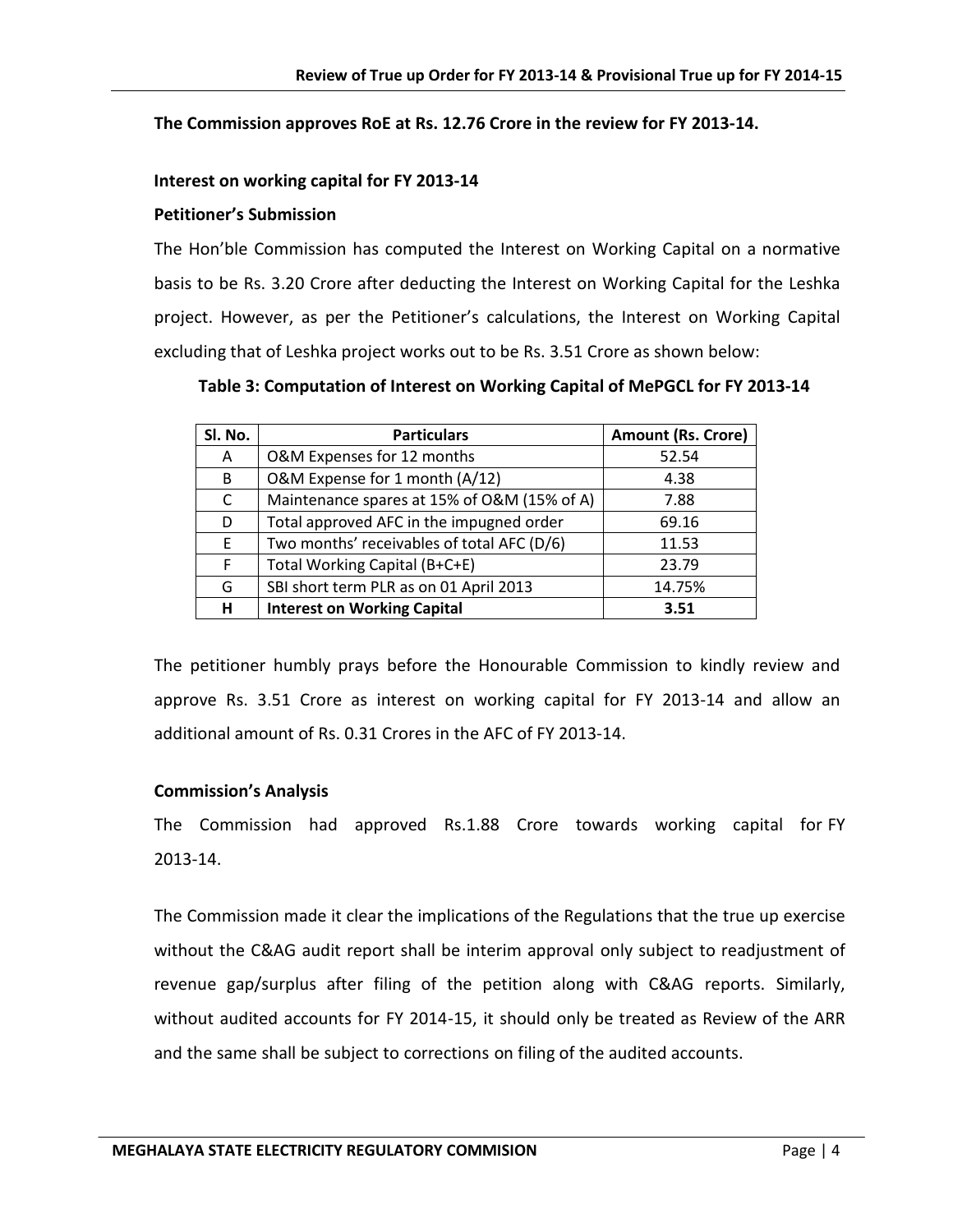The Commission as per the Regulations, 56(2) considered allowable interest on working capital on normative basis as given in the Table below:

| SI.<br>No.   | <b>Particulars</b>                                     | Earlier<br>Approved by the<br><b>Commission</b> | True-up, As<br>per statement of<br>accounts |
|--------------|--------------------------------------------------------|-------------------------------------------------|---------------------------------------------|
| $\mathbf{1}$ | O&M Expenses for one month (Excl MeECL)                | 3.68                                            | 3.68                                        |
|              | Maintenance Spares at 15% of O&M<br>Expenses           | 6.63                                            | 6.63                                        |
| 3            | Receivables for two months of AFC (Rs. 61.49<br>Crore) | 9.77                                            | 10.25                                       |
| 4            | <b>Working Capital Requirement</b>                     | 20.08                                           | 20.56                                       |
| 5            | Interest at 14.75%                                     | 2.96                                            | 3.03                                        |

**Table 4: Interest on Working Capital (Rs. Crore)**

**The Commission considers Rs. 3.03 Crore interest on working capital for FY 2013-14 in the Review.**

#### **Interest and Finance Charges for FY 2013-14**

#### **Petitioner's Submission**

The Honourable Commission has approved Rs. 0.33 Crore as the Interest and Finance Charges for FY 2013-14 after deducting the Interest and Finance Charges pertaining to the Leshka project. However, it may be noted here that, as per the Audited Statement of Accounts, the total Interest and Finance Charges of MePGCL including the apportioned amount of MeECL stands at Rs. 98.35 Crore. Out of this, the Hon'ble Commission considers the Interest and Finance Charges pertaining to Leshka as Rs. 84.18 Crore and therefore, the Interest and Finance Charges excluding Leshka should have been Rs. 14.17 Crore as elaborated below. The difference is because the Hon'ble Commission has not considered the interest charges as per account statement (which also includes various financial charges) and calculated the interest charges only from the outstanding loan amounts appearing in the balance sheet.

**Table 5: Computation of Interest and Finance Charges of MePGCL for FY 2013-14**

| Sl. No. | <b>Particulars</b>                     | <b>Amount (Rs. Crore)</b> |
|---------|----------------------------------------|---------------------------|
|         | Interest and Finance Charges of MePGCL | 98.34                     |
| В       | Interest and Finance Charges of MeECL  | 0.02                      |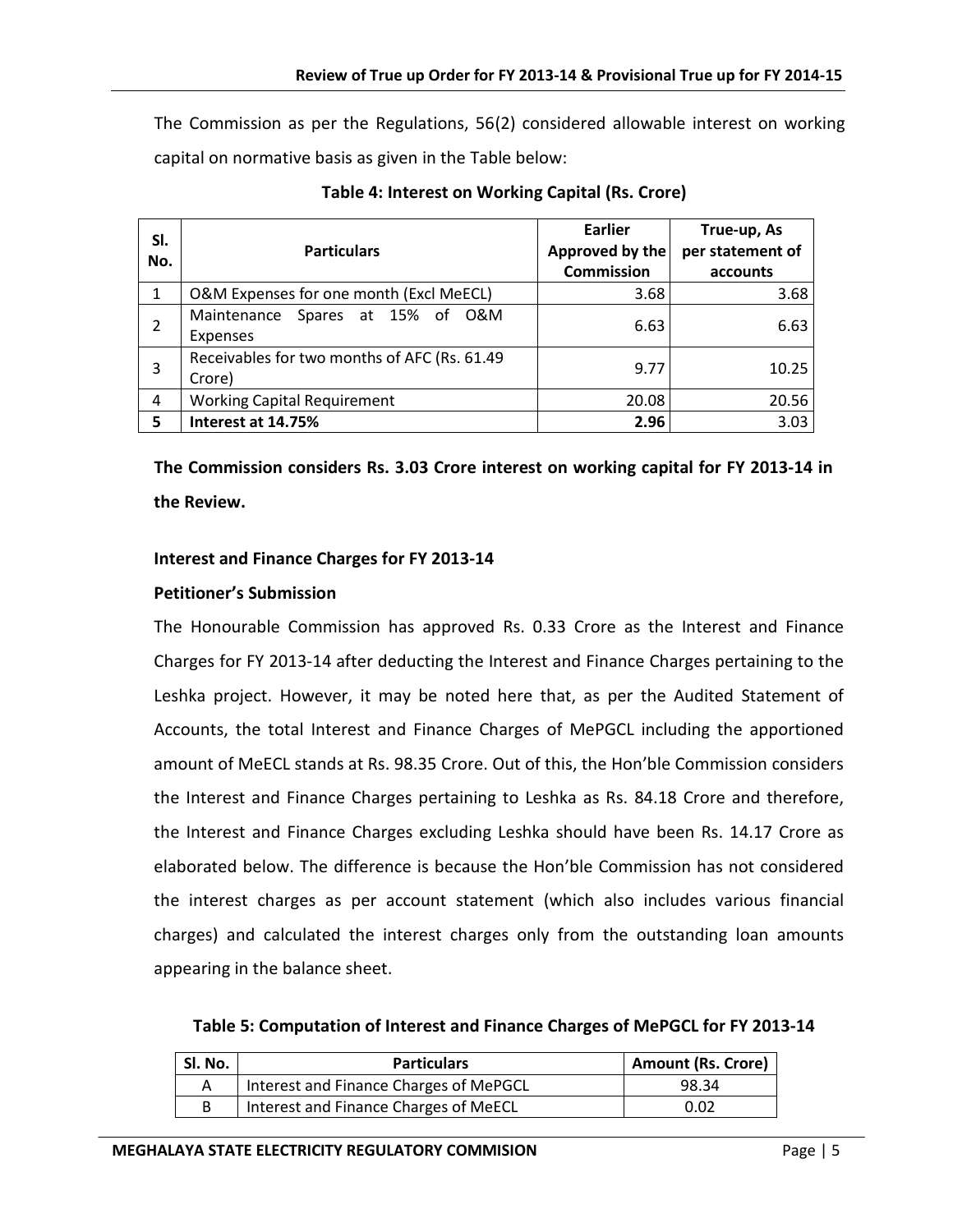| Sl. No. | <b>Particulars</b>                                     | <b>Amount (Rs. Crore)</b> |
|---------|--------------------------------------------------------|---------------------------|
|         | Total Interest and Finance Charges (A+B/3)             | 98.35                     |
| D       | Less: Interest and Finance Charges of Leshka           | 84.18                     |
| F       | Net Interest and Finance Charges for True up $(C - D)$ | 14.17                     |

The Petitioner humbly prays before the Hon'ble Commission to kindly approve Rs. 14.17 Crore as Interest and Finance Charges for FY 2013-14 and allow an additional amount of Rs. 13.84 Crore in the AFC of FY 2013-14.

#### **Commission's Analysis**

The Commission in the Tariff Order for FY 2013-14 had not considered Interest and Finance Charges on existing old projects which have served their life.

The Commission had used an indicative figure for Interest and Finance Charges for MLHEP for FY 2012-13 at Rs. 72.95 Crore for the purpose of meeting the liabilities of the corporation and it should not be taken as any approval for the same. The Commission had approved Interim Tariff for Leshka Project. The Commission held that the Interim Tariff at Rs.2.83/kWh will provide Revenue to MePGCL during FY 2013-14 at Rs. 135.54 Crore subject to condition that it generated designed energy in FY 2013-14.

As per Regulation 54, read with Regulation 51 and the information made available in the Statement of Accounts, Interest and Finance Charges admissible is drawn in the Table below:

|                              |                |                      |                   | (Rs. Crore)    |                 |
|------------------------------|----------------|----------------------|-------------------|----------------|-----------------|
|                              | <b>Opening</b> | <b>Additions for</b> | <b>Repayments</b> | <b>Closing</b> | <b>Interest</b> |
| <b>Particulars</b>           | <b>Balance</b> | FY 2013-14           | in FY 2013-14     | <b>Balance</b> | <b>Charges</b>  |
| 13.55% Federal Bank          | 56.70          |                      | 20.99             | 35.71          | 6.27            |
| 12.75% Central Bank of       | 64.84          |                      | 8.33              | 56.51          | 7.74            |
| India                        |                |                      |                   |                |                 |
| 13.14% PFC Loan              | 168.31         | 36.64                |                   | 204.95         | 24.52           |
| 11.40% BSE Power Boards - II | 50.00          |                      |                   | 50.00          | 5.70            |
| 9.95% BSE Power Boards -I    | 120.00         |                      |                   | 120.00         | 11.94           |
| 11.07% REC Restructured      | 253.04         |                      |                   | 253.04         | 28.01           |
| Loan                         |                |                      |                   |                |                 |
| 1.30% OECF loan for Umiam    | 13.77          |                      |                   | 13.77          | $0.18*$         |
| Stage-I for Renovation and   |                |                      |                   |                |                 |

#### **Table 6: Interest and Finance Charges**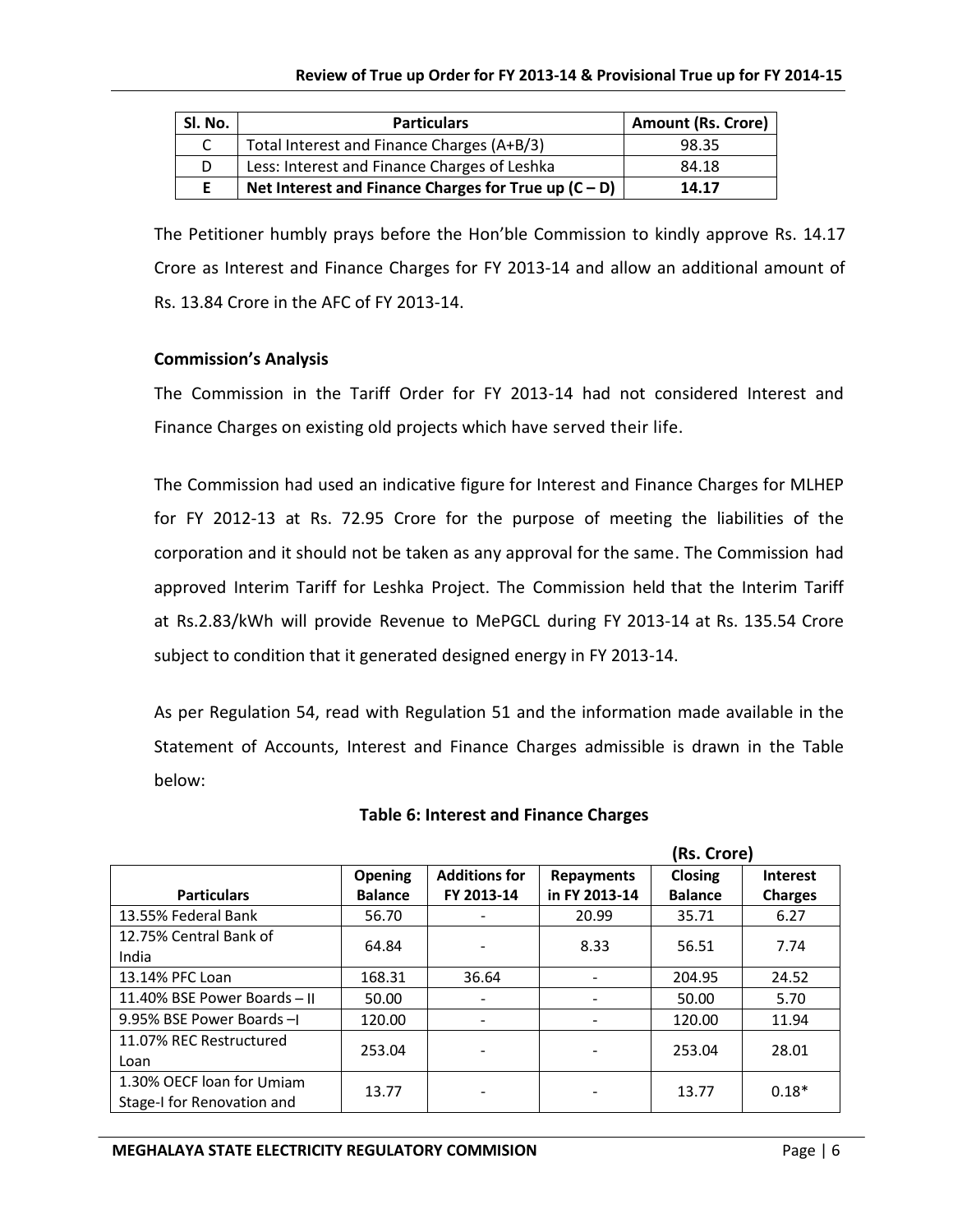| Modernisation               |        |       |                |        |         |
|-----------------------------|--------|-------|----------------|--------|---------|
| 1.30% JBIC loan for Umiam   |        |       |                |        |         |
| Stage-II for Renovation and | 11.28  |       | $\blacksquare$ | 11.28  | $0.15*$ |
| Modernisation               |        |       |                |        |         |
| <b>Total</b>                | 737.94 | 36.64 | 29.32          | 745.26 | 84.51   |

*\*The Commission considers Interest and Finance Charges at Rs. 0.33 Crore for old stations for True up of FY 2013-14.*

Looking at the information as given in the Table above, the Liability towards Leshka will be around Rs. 80 Crore in FY 2013-14 which is more or less meeting within the budget given to Leshka in the Interim Tariff Order for FY 2013-14. Accordingly, the Commission allowed Rs. 0.33 Crore as against 'nil' claim, on the old plants undergoing Renovation and Modernisation.

The Commission made it clear the implications of the Regulations that the true up exercise without the C&AG audit report shall be interim approval only subject to readjustment of revenue gap/surplus after filing of the petition along with C&AG reports. Similarly, without audited accounts as in FY 2014-15, it should only be treated as Review of the ARR and the same shall be subject to corrections on filing of the audited accounts. Commission had directed the licensee in its order dated 12.11.2015 to furnish additional data on capital cost of MLHEP.

MePGCL shall file the Petition along with C&AG Audit Report.

**The Commission considers no change towards Interest and Finance charges in the review.** 

The revised ARR for FY 2013-14 considered as given below: **Table 7: Revised ARR for FY 2013-14 (Review)**

|                  |                          |                                |                                 | .                                    |
|------------------|--------------------------|--------------------------------|---------------------------------|--------------------------------------|
| SI.<br><b>No</b> | <b>Particulars</b>       | <b>Approved for</b><br>True up | Claimed in the<br><b>Review</b> | <b>Approved for</b><br><b>Review</b> |
|                  | O&M Expenses             | 52.54                          |                                 | 52.54                                |
|                  | Depreciation             | 2.35                           |                                 | 2.35                                 |
|                  | Interest on Loan Capital | 0.33                           | 14.17                           | 0.33                                 |

**(Rs. Crore)**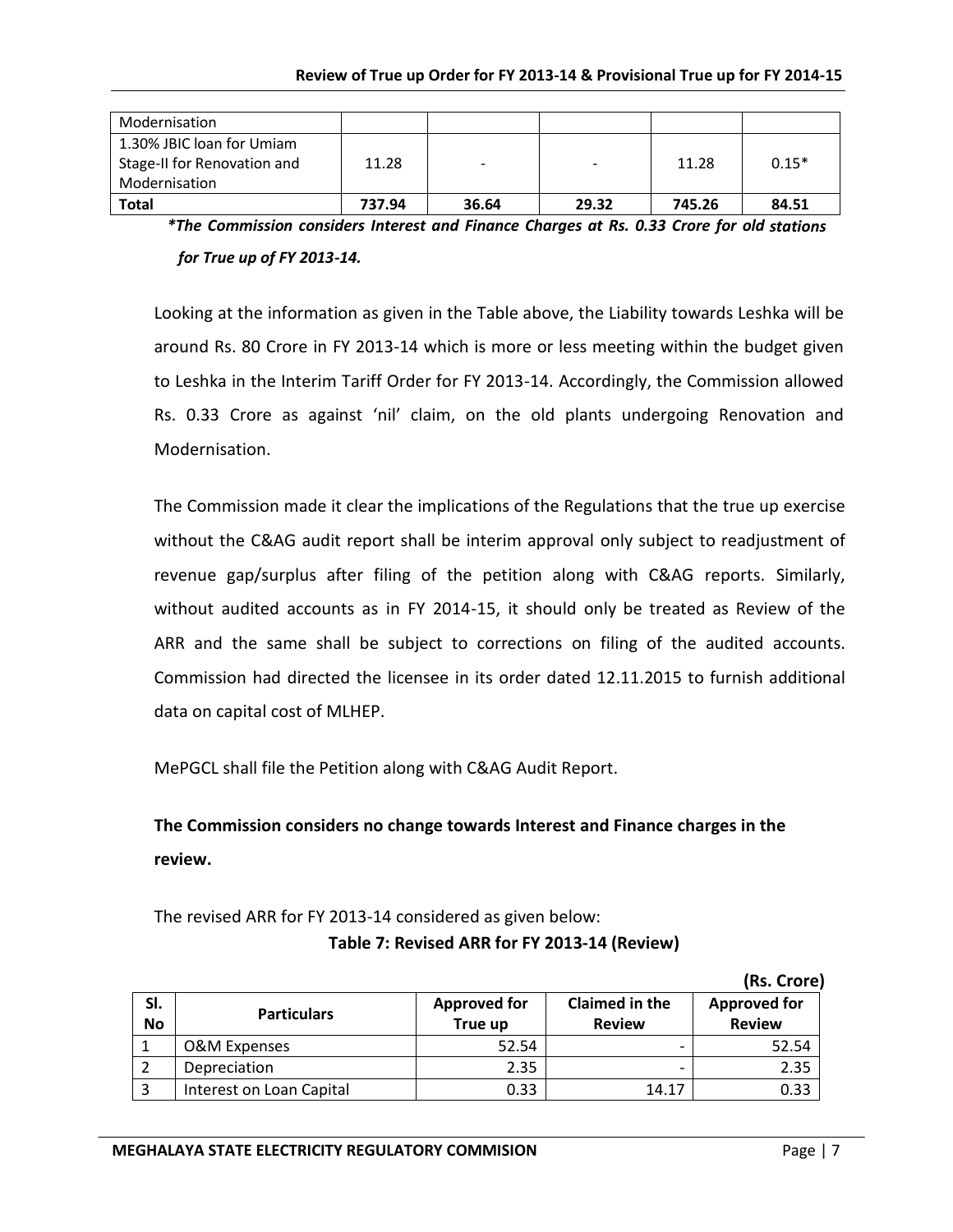| SI.<br><b>No</b>        | <b>Particulars</b>                    | <b>Approved for</b><br>True up | <b>Claimed in the</b><br><b>Review</b> | <b>Approved for</b><br><b>Review</b> |
|-------------------------|---------------------------------------|--------------------------------|----------------------------------------|--------------------------------------|
| $\overline{4}$          | Interest on working Capital           | 3.20                           | 3.51                                   | 3.03                                 |
| 5                       | Return on Equity                      | 9.43                           | 95.26                                  | 12.76                                |
| 6                       | <b>SLDC Charges</b>                   | 1.31                           | $\overline{\phantom{0}}$               | 1.31                                 |
| $\overline{\mathbf{z}}$ | <b>Gross ARR</b>                      | 69.16                          | $\overline{\phantom{0}}$               | 72.32                                |
| 8                       | Less: Now Tariff Income               | 4.47                           | -                                      | 4.47                                 |
| 9                       | <b>Net ARR</b>                        | 64.69                          | $\overline{\phantom{0}}$               | 67.85                                |
| 10                      | <b>Revenue from Generation Tariff</b> | 53.43                          | -                                      | 53.43                                |
| 11                      | <b>Net Gap</b>                        | 11.26                          | $\overline{\phantom{0}}$               | 14.42                                |

#### **II. Provisional True up for FY 2014-15**

#### **Return on Equity**

#### **Petitioner's Submission**

In the tariff order of MePGCL for FY 2014-15, the Hon'ble Commission had approved an amount of Rs. 9.43 Crore as return on equity for old stations (excluding MLHEP) whereas as per Provisional Statement of Accounts for MePGCL for FY 2014-15, the average equity base has been considered as Rs. 723.56 Crore. Based on this, MePGCL has calculated Return on Equity for FY 2014-15 as follows:

## **Table 8: Computation of Interest on Working Capital of MePGCL for FY 2014-15**

| <b>Particulars</b>                                          | <b>MePGCL Actuals</b> |
|-------------------------------------------------------------|-----------------------|
| Total Equity Amount including pending allotment (Rs. Crore) | 723.56                |
| Return on Equity (%)                                        | 14%                   |
| <b>Return on Equity (Rs. Crore)</b>                         | 101.30                |

However, the Hon'ble Commission has not considered this actual equity quantum while computing RoE and, therefore, the Petitioner humbly requests the Hon'ble Commission to kindly consider this and approve Rs. 101.30 Crore as Return on Equity for FY 2014-15 and accordingly, allow an additional amount of Rs. 91.87 Crore in the AFC of MePGCL for FY 2014-15.

## **Commission's Analysis**

The Commission had considered opening GFA on 01.04.2014 at Rs. 391.40 Crore. Return on Equity at 14% is considered at Rs. 9.43 Crore for determination of tariff, being 1/3<sup>rd</sup> of Equity amount held with integrated utility for Rs.202 Crore.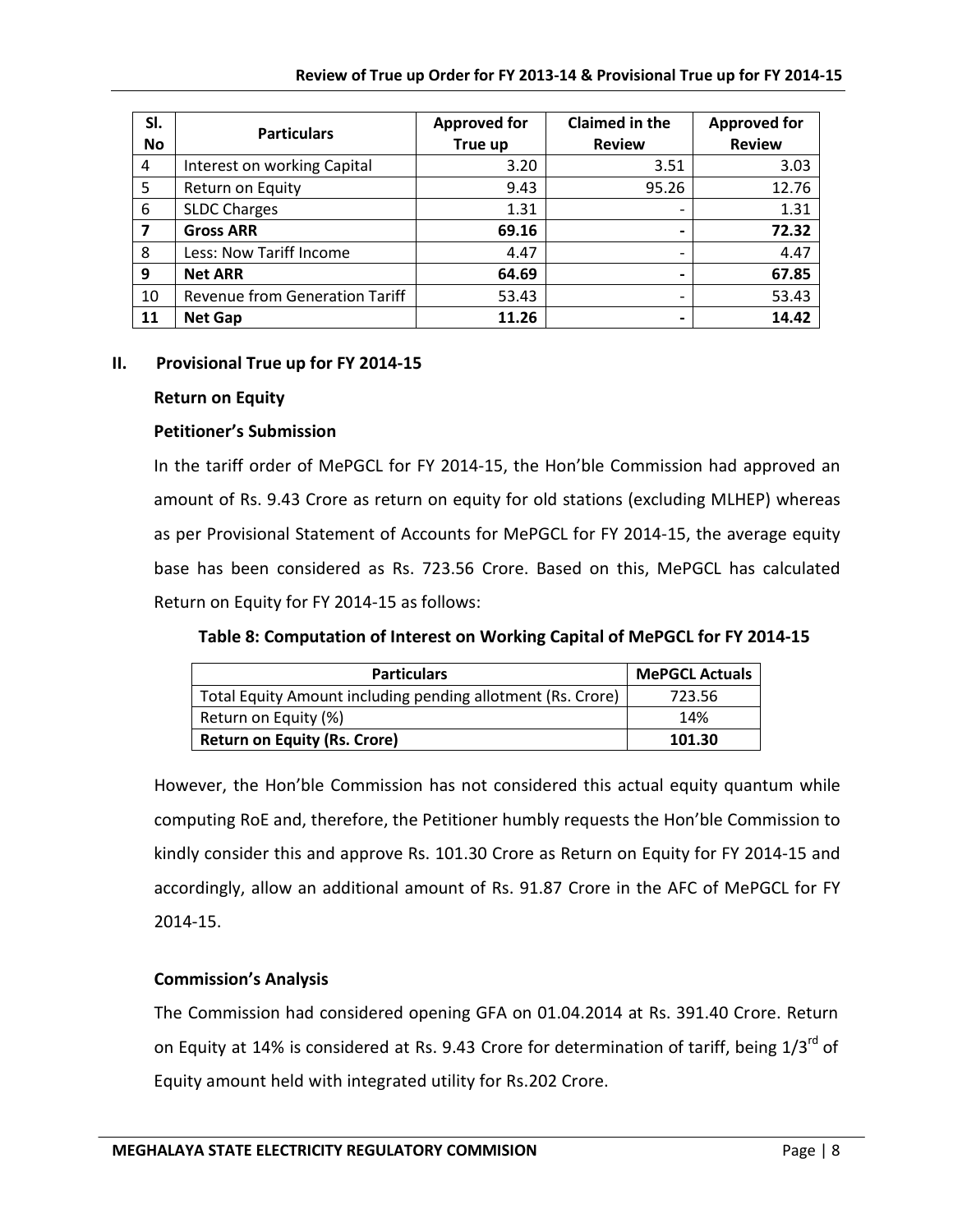As per the unaudited Statement of A ccount the equity component stated to be Rs. 5.00 Lakh (Note 2.2). GOM have notified  $4<sup>th</sup>$  Amendment to transfer of Assets & Liabilities on 29.04.2015. As per Note 3.1 of statement of Accounts for FY 2013-14, equity capital is pending allotment.

The claim of equity capital by the licensee at Rs. 723.56 Crore does not correspond with level of GFA as on 01.04.2014 (excluding MLHEP).

The Commission would like to refer to the APTEL judgement dated 17.12.2014 in Appeals No. 142 and 168 of 2013 between Mawana Sugar Ltd Vs PSERC and others. According to the APTEL findings the State Commission is not bound by the Transfer Scheme and the Audited Accounts. An extract of the relevant orders may be seen at page (3) of this order.

The Commission in the circumstances considers as per the Books of Accounts the equity capital shall be computed on the Gross Fixed Assets and additions during the year to be compliant with the requirement of Regulations, 51.

|                                 | (Rs. Crore) |
|---------------------------------|-------------|
| GFA as on 01.04.2013            | 303.80      |
| Additions during the FY 2014-15 | 1.37        |
| Closing GFA as on 31.03.2015    | 305.17      |
| Debt Equity Ratio               | 70:30       |
| Debt                            | 213.62      |
| Equity                          | 91.55       |
| Equity for FY 2013-14           | 91.14       |
| Average Equity                  | 91.35       |
| Return on equity at 14%         | 12.79       |

#### **Table 9: Equity and Return on Equity**

#### **The Commission approves RoE at Rs. 12.79 Crore in the review for FY 2014-15.**

#### **Interest on Working Capital for FY 2014-15**

#### **Petitioner's Submission**

The Commission has, on a normative basis, computed the Interest on Working Capital to be Rs. 2.92 Crores after deducting the Interest on Working Capital for the Leshka project.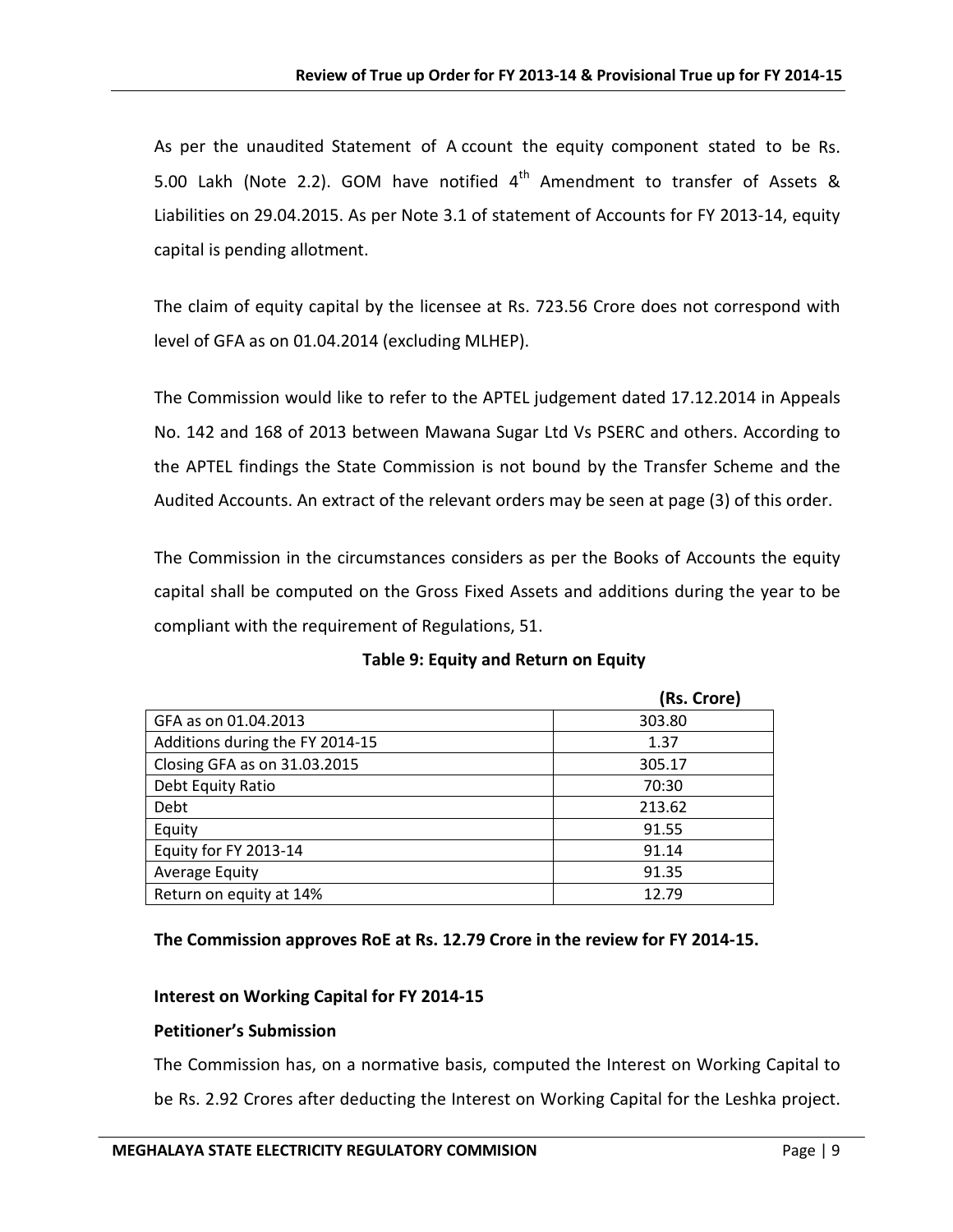However, as per the petitioner's calculations, the Interest on Working Capital excluding that of Leshka project works out to be Rs. 3.65 Crore as shown below:

| Sl. No. | <b>Particulars</b>                           | <b>Amount (Rs. Crore)</b> |
|---------|----------------------------------------------|---------------------------|
| A       | O&M Expenses for 12 months                   | 55.17                     |
| B       | O&M Expense for 1 month (A/12)               | 4.60                      |
| C       | Maintenance spares at 15% of O&M (15% of A)  | 8.28                      |
| D       | Total approved AFC as per the impugned order | 71.37                     |
| E       | Two months' receivables of total AFC (D/6)   | 11.90                     |
| F       | Total Working Capital (B+C+E)                | 24.77                     |
| G       | Rate of Interest                             | 14.75%                    |
| н       | <b>Interest on Working Capital</b>           | 3.65                      |

**Table 10: Computation of Interest on Working Capital of MePGCL for FY 2014-15**

The Petitioner humbly prays before the Honourable Commission to kindly review and approve Rs. 3.65 Crore as interest on working capital for FY 2014-15 and allow an additional amount of Rs. 0.73 Crore in the AFC of FY 2014-15.

## **Commission's Analysis**

The Commission made it clear the implications of the Regulations that the true up exercise without the C&AG audit report shall be interim approval only subject to readjustment of revenue gap/surplus after filing of the petition along with C&AG reports. Similarly, without audited accounts it should only be treated as Review of the ARR and the same shall be subject to corrections on filing of the audited accounts.

Since financial statements are not audited, the interest on working capital is regulated on the basis of approved fixed cost in the Tariff Order as detailed in the Table below:

| SI. No. | <b>Particulars</b>                                                  | Amount<br>(Rs. Crore) |
|---------|---------------------------------------------------------------------|-----------------------|
|         | O&M Expenses for one month excl. MeECL cost (Rs.44.05<br>Crore /12) | 3.67                  |
| 2       | Maintenance Spares as approved for Tariff                           | 6.61                  |
| 3       | Receivables for two months as approved for Tariff (Rs. 65.83 Cr)    | 10.97                 |
| 4       | <b>Working Capital Requirement</b>                                  | 21.25                 |
| 5       | Interest on Working Capital (%)                                     | 14.75%                |
| 6       | <b>Interest on Working Capital</b>                                  | 3.13                  |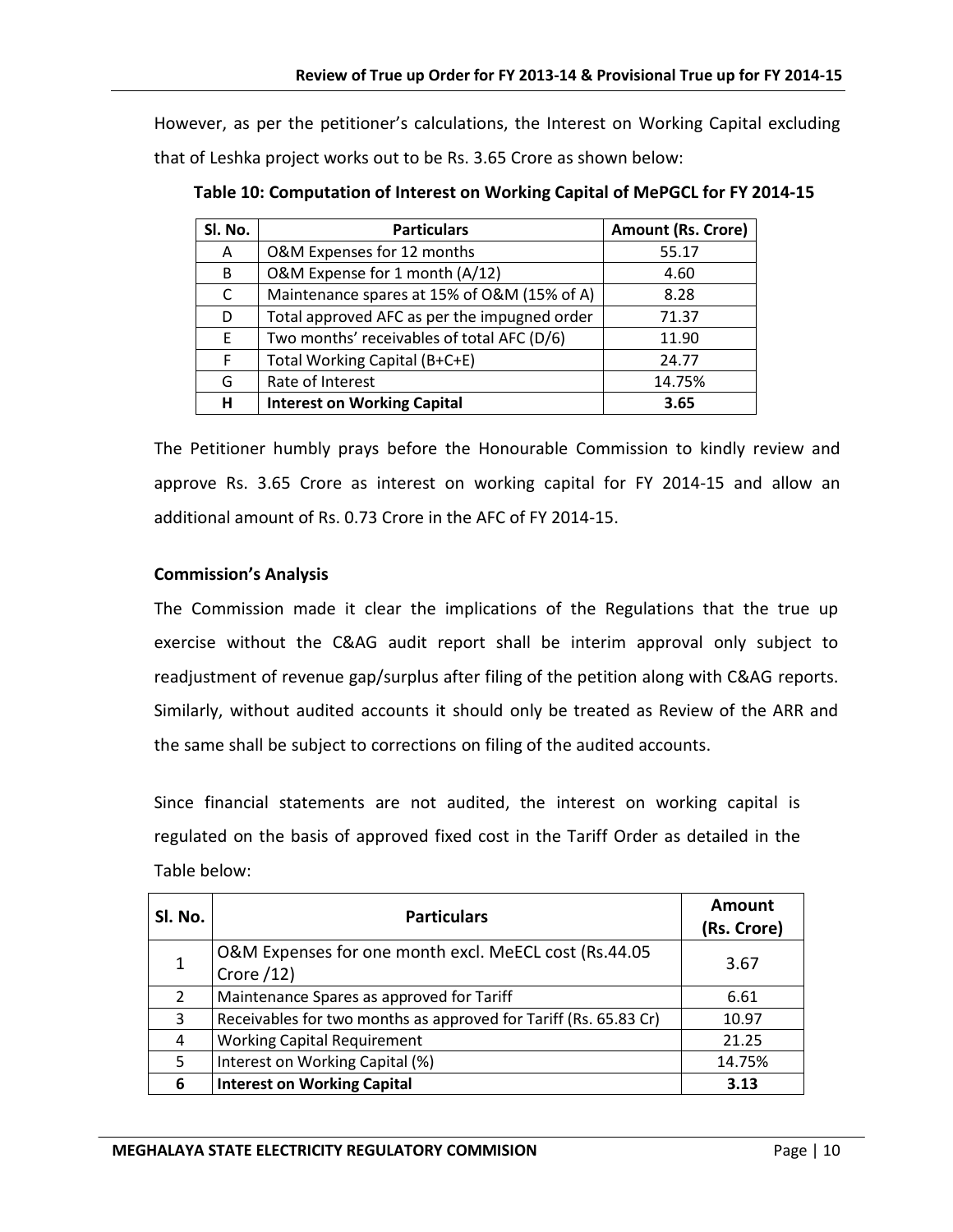The Commission considered Interest on Working Capital at Rs. 3.13 Crore for Provisional True up for FY 2014-15, excluding O&M cost of MeECL.

**The Commission considers Rs. 3.13 Crore interest on working capital in the review for FY 2014-15.**

#### **Interest and Finance Charges for FY 2014-15**

#### **Petitioner's Submission**

The Hon'ble Commission has approved Rs. 0.33 Crore as the Interest and Finance Charges for FY 2014-15 after deducting the Interest and Finance Charges pertaining to the Leshka project. However, it may be noted here that, as per the provisional statement of accounts, the total Interest and Finance Charges of MePGCL including the apportioned amount of MeECL stands at Rs. 137.75 Crore. Out of this, the Honourable Commission considers the Interest and Finance Charges pertaining to Leshka as Rs. 84.18 Crore and therefore, the Interest and Finance Charges excluding Leshka should have been Rs. 53.57 Crore as elaborated below. The difference is because the Hon'ble Commission has not considered the interest charges as per account statement (which also includes various financial charges) and calculated the interest charges only from the outstanding loan amounts appearing in the balance sheet.

| Sl. No. | <b>Particulars</b>                                     | <b>Amount (Rs. Crore)</b> |  |
|---------|--------------------------------------------------------|---------------------------|--|
| A       | Interest and Finance Charges of MePGCL                 | 137.75                    |  |
| B       | Interest and Finance Charges of MeECL                  | 0.004                     |  |
| C       | Total Interest and Finance Charges (A+B/3)             | 137.75                    |  |
| D       | Less: Interest and Finance Charges of Leshka           | 84.18                     |  |
| E       | Net Interest and Finance Charges for True up $(C - D)$ | 53.57                     |  |

**Table 11: Computation of Interest and Finance Charges of MePGCL for FY 2014-15**

The Petitioner humbly prays before the Hon'ble Commission to kindly approve Rs. 53.57 Crore as Interest and Finance Charges for FY 2014-15 and allow an additional amount of Rs. 53.24 Crore in the AFC of FY 2014-15.

## **Commission's Analysis**

The Interest commitment as per the un-audited statement of accounts for FY 2014-15 is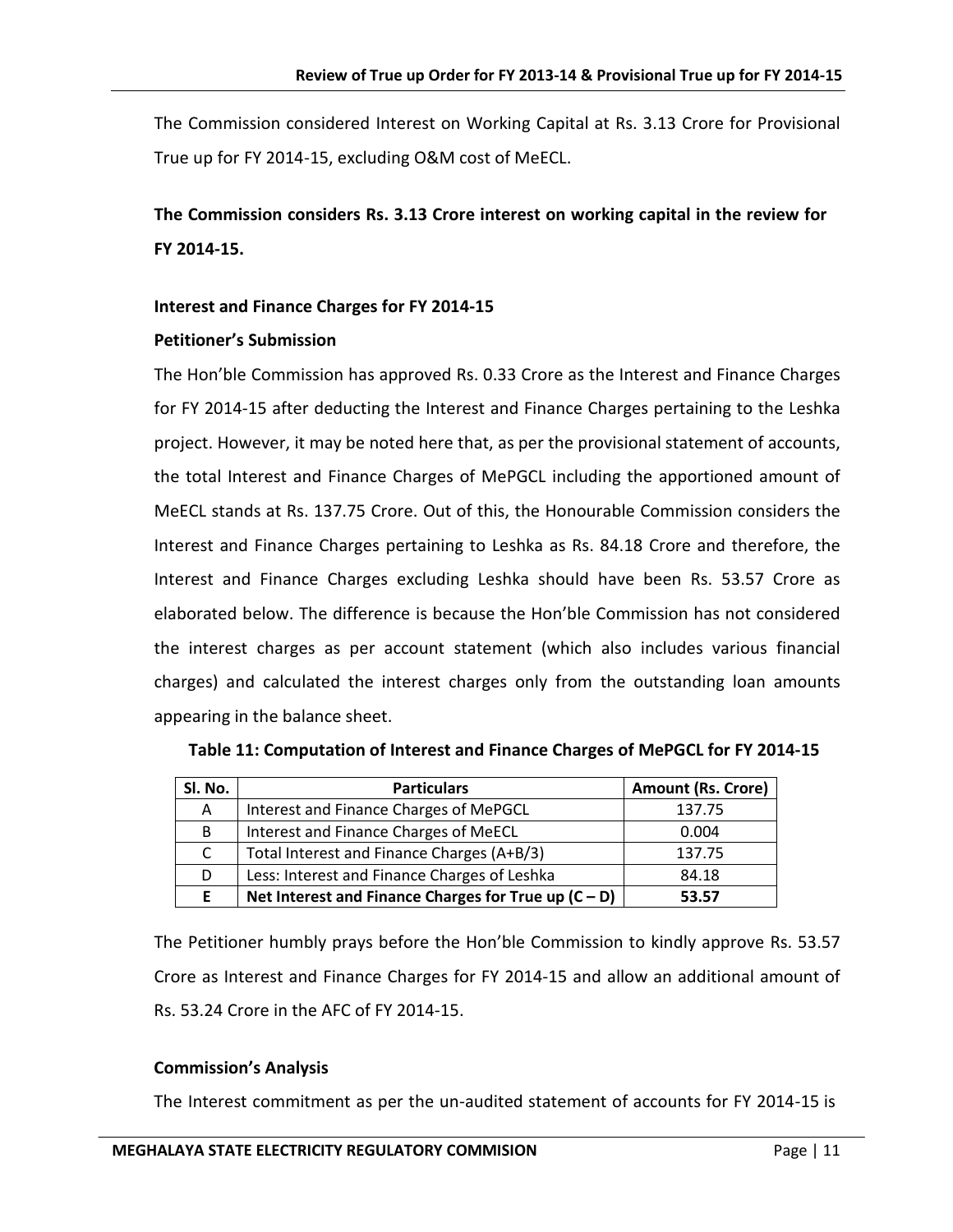| <b>Particulars</b>             | <b>Opening</b> | <b>Additions for</b> | <b>Repayments</b> | Closing        | <b>Interest</b> |
|--------------------------------|----------------|----------------------|-------------------|----------------|-----------------|
|                                | <b>Balance</b> | FY 2014-15           | in FY 2014-15     | <b>Balance</b> | <b>Charges</b>  |
| 13.55%<br>Term<br>Loan<br>from | 35.71          |                      | 7.14              | 28.57          | 4.35            |
| Federal Bank                   |                |                      |                   |                |                 |
| 12.75% Central Bank of India   | 56.51          |                      | 8.34              | 48.17          | 6.67            |
| 13.25% PFC Loan                | 204.95         | 12.46                |                   | 217.41         | 27.98           |
| 11.40% BSE Power Bonds - II    | 50.00          |                      |                   | 50.00          | 5.70            |
| 9.95% BSE Power Bonds-1        | 120.00         |                      |                   | 120.00         | 11.94           |
| 11.07%<br>REC.<br>Restructured | 253.04         |                      |                   | 253.04         | 28.01           |
| loan                           |                |                      |                   |                |                 |
| <b>Total</b>                   | 720.21         | 12.46                | 15.48             | 717.19         | 84.65           |

worked out below:

Looking at the information as given in the Table above, the Liability towards Leshka will be around Rs. 80 Crore in FY 2014-15 which is more or less meeting within the budget given to Leshka in the Interim Tariff. Accordingly, the Commission allows Rs. 0.33 Crore at the same level of FY 2013-14 for Renovation and Modernisation of old plants Umiam-stage I and II.

The Commission considered Interest and Finance Charges at Rs. 0.33 Crore for old stations for True up of FY 2014-15.

The Commission made it clear the implications of the Regulations that the true up exercise without the C&AG audit report shall be interim approval only subject to readjustment of revenue gap/surplus after filing of the petition along with C&AG reports. Similarly, without audited accounts for FY 2014-15, it should only be treated as Review of the ARR and the same shall be subject to corrections on filing of the audited accounts. Commission had directed the licensee in its orders dated 12.11.2015 to furnish additional data on the capital cost of MLHEP.

MePGCL shall file Petition along with C&AG report with additional data.

**The Commission considers no change in the Interest and Finance Charges.**

The Revised ARR for FY 2014-15 (Review) is given below.